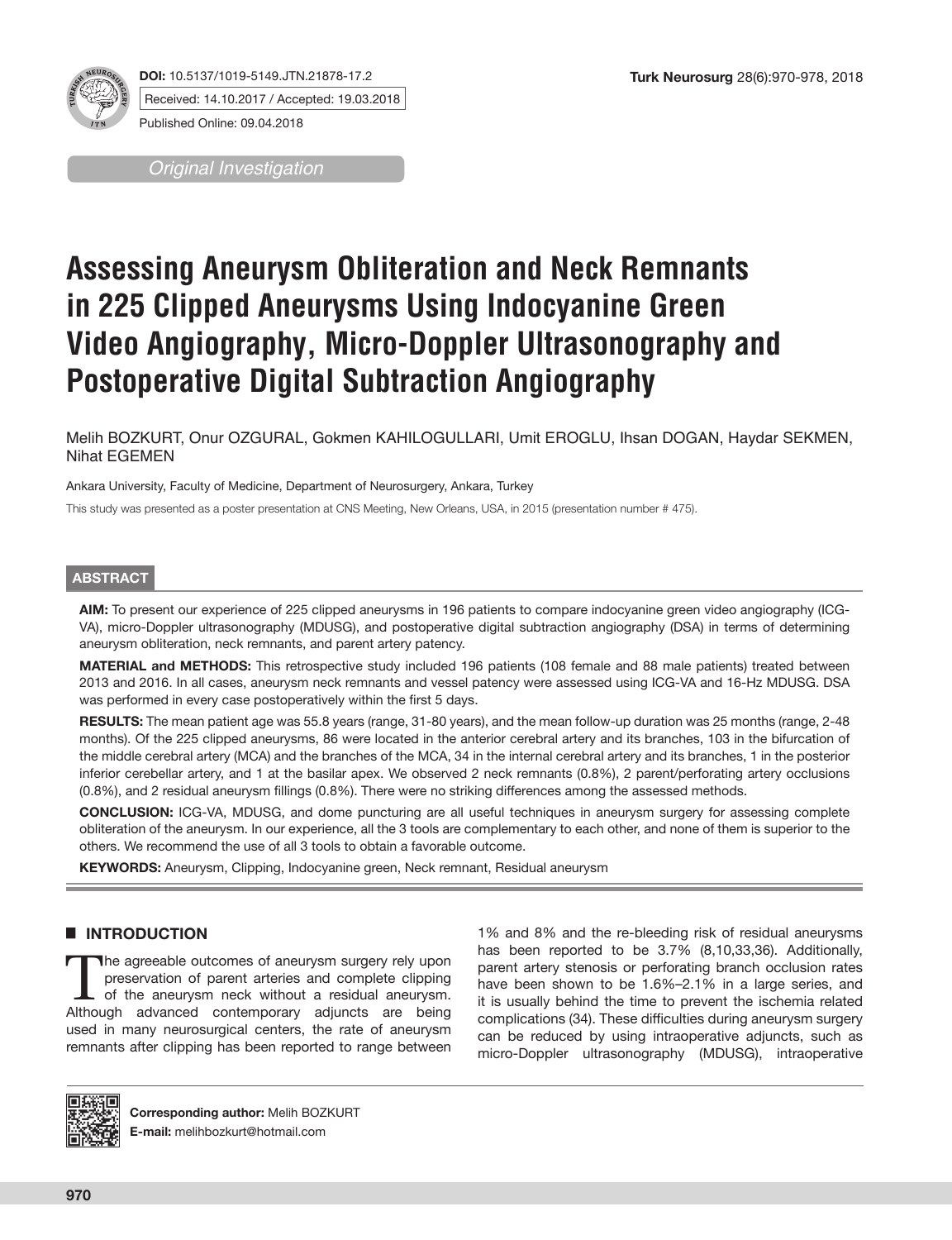angiography (IA), and indocyanine green video angiography (ICG-VA), contiguous to the application of the principles of microsurgical techniques (20,27).

Kuroiwa et al. was the first to visualize the bridging veins and superior sagittal sinus through the dura mater using intravenously injected indocyanine green in neurosurgical practice in 2001 (21). In 2003, Raabe et al. published their series of 14 patients and assessed vascular flow in 21 clip applications with ICG-VA (30). In subsequent years, multiple centers have successfully utilized ICG-VA in not only aneurysm surgery but also all neurovascular procedures, including extracranial-intracranial bypass and arteriovenous malformation surgeries (2,3,5,6).

In this study, we present our experience of 225 consecutive clipped aneurysms in 196 patients and compare ICG-VA, MDUSG, and postoperative digital subtraction angiography (DSA), which is the gold standard method, in terms of the determination of aneurysm obliteration, neck remnants, and parent artery patency. Our findings may add further information to the literature and may contribute to the selection of adjuncts.

# ■ **MATERIAL and METHODS**

This retrospective study was performed in 196 consecutive patients with a total of 225 aneurysms between 2013 and 2016. All patient data, including the clinical status, preoperative and postoperative radiological findings, operative notes, and videos, were collected from the medical records.

## **ICG-VA**

ICG-VA was performed before and after all 225 clipping procedures. The technique of ICG-VA has been reported previously in detail (18). A 0.2–0.5 mg/kg bolus of ICG was injected intravenously before and after clipping. The dye was visualized using the fluorescent operating microscope OPMI® Pentero<sup>™</sup> 900 (Carl Zeiss, Oberkochen, Germany) after wide dissection of the aneurysms.

If occlusion of the parent artery or its branches, a residual aneurysm, or a neck remnant was identified with ICG-VA, clip repositioning was performed or additional clips were applied. There was no complication associated with ICG-VA use in the patients.

## **MDUSG**

For all 225 clippings, a 16-Hz 7-mm golden probe (Rimed, Raanana, Israel) was used. MDUSG was used to determine the patency of the parent artery and detect any residual aneurysm. If a mismatch was noted between MDUSG and ICG-VA, the clip position was carefully re-checked while observing the distal artery flow.

## **Postoperative DSA**

As our department did not have IA, we could not consider the intraoperative results just after surgical clipping. However, all patients underwent DSA between postoperative days 1 and 5. Aneurysm remnants, existence of a residual aneurysm, and parent artery occlusion were assessed.

## **Surgical Technique**

All anterior circulation aneurysms and 1 basilar apex aneurysm were operated via pterional craniotomy or lateral supraorbital craniotomy and trans-sylvian approach. One posterior inferior cerebellar artery (PICA) aneurysm was operated using far lateral approach. If ventriculomegaly was noted or cerebrospinal fluid (CSF) evacuation was needed, a ventriculostomy catheter was placed. MDUSG and ICG-VA were applied before and after clipping. Neurophysiological monitoring was performed, and both motor and sensorial evoked potentials were recorded in all patients.

## **Dome Puncturing**

Complete aneurysm obliteration was verified with dome puncturing after ICG-VA and MDUSG for all aneurysms, using a 28-G insulin needle. If oozing was observed, the clip was re-positioned or an additional clip was applied.

# █ **RESULTS**

A total of 225 aneurysms in 196 patients (108 female and 88 male patients) underwent surgical clipping, and all patients were included in this study. The mean patient age was 55.8 years (range, 31–80 years), and the mean follow-up duration was 25 months (range, 2–48 months). Of the 225 clipped aneurysms, 76 were located in the anterior communicating artery (AComA), 8 in the distal anterior cerebral artery (DACA), 2 in the A1 segment of the anterior cerebral artery, 94 in the bifurcation of the middle cerebral artery (MCA), 6 in the prebifurcation part of the M1 segment of the MCA (4 involved the anterior temporal artery and 2 involved the lenticulostriate arteries), 3 in the M2 segment of the MCA, 34 in the internal cerebral artery (ICA) and its branches (6 involved the ICA bifurcation, 14 involved the posterior communicating artery (PComA), 2 involved the anterior choroidal artery (AChrA), 10 involved the ophthalmic artery, and 2 involved the superior hypophyseal artery (Sup. Hyp.), 1 in the PICA, and 1 at the basilar apex. Of the 225 aneurysms, 112 had diameters less than 10 mm, 108 had diameters between 10 and 25 mm, and 5 had diameters larger than 25 mm. Of the 196 patients, 95 had unruptured aneurysms (48%) and 101 had ruptured aneurysms (52%). At admission, 10 patients had Hunt-Hess grade 1, 32 had grade 2, 38 had grade 3, 5 had grade 4, and 6 had grade 5 subarachnoid hemorrhage (SAH), among patients who had ruptured aneurysms. Additionally, 22 patients had multiple aneurysms (11.2%)(3 had 4 aneurysms, 3 had 3 aneurysms, and 16 had 2 aneurysms). The general characteristics of the patients are summarized in Table I.

## **Neck Remnants**

After using ICG-VA during operation, 6 neck remnants (2.6%) were noted (3 AComA, 2 MCA bifurcation, and 1 PComA). The distribution of the neck remnants according to the aneurysm sites is summarized in Table II. In all these cases, clip repositioning was performed. Furthermore, additional clips were used for one AComA and one PComA aneurysm. Nevertheless, in one AComA and one MCA bifurcation aneurysm, no neck remnant was observed with ICG-VA, but it was detected on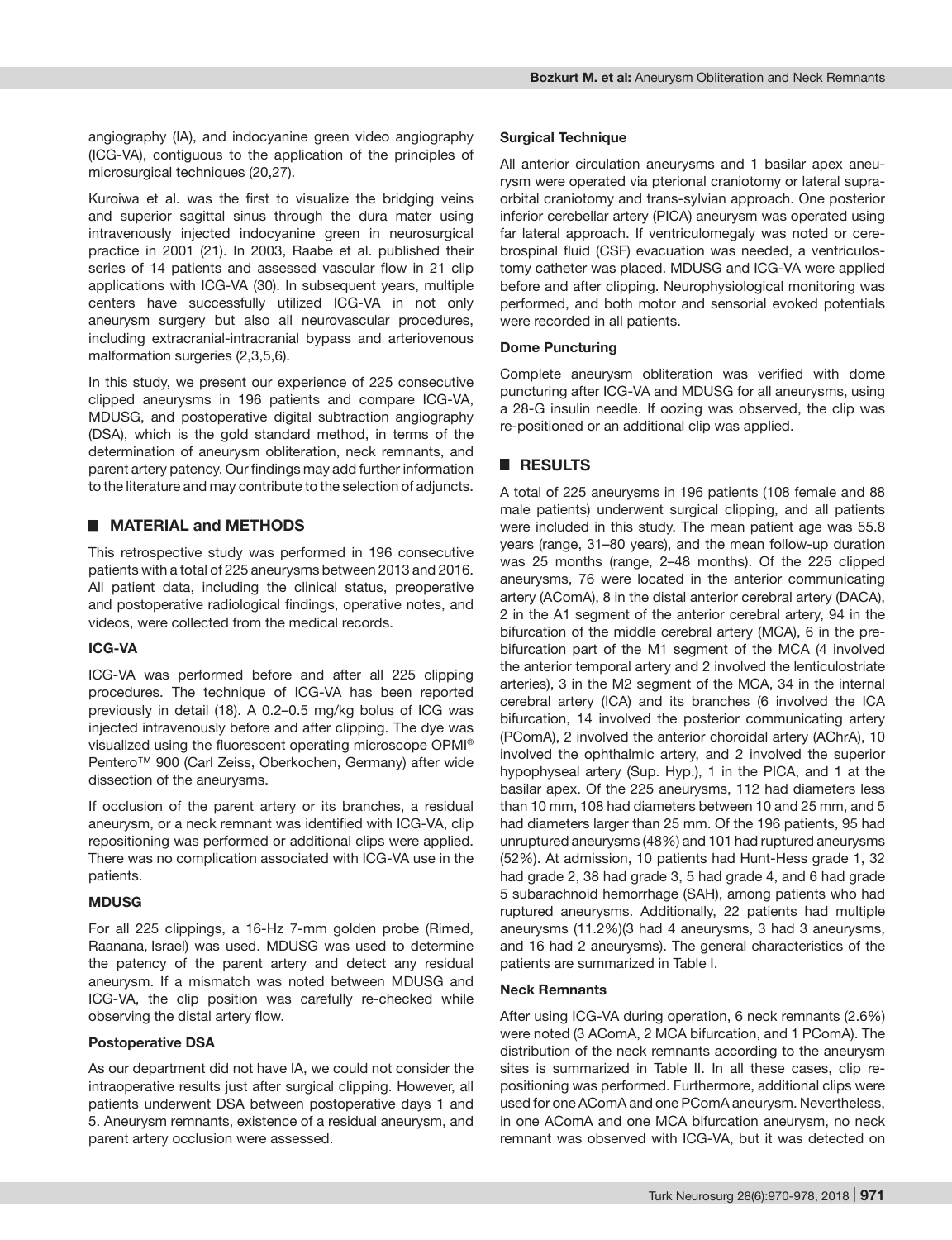postoperative angiography (0.8%) (Figure 1). MDUSG did not provide adequate data in terms of neck remnants in neither the 6 cases recognized using ICG-VA nor the 2 cases diagnosed using postoperative DSA.

### **Parent and Perforating Artery Occlusion**

After using ICG-VA during operation, 8 parent or perforating artery occlusions (3.5%) were noted (3 AComA, 2 MCA bifurcation, 1 PComA, 1 A1 segment of the anterior cerebral artery, and 1 DACA). The distribution of the parent or perforating artery occlusions according to the aneurysm sites is summarized in Table III. In all these cases, clip readjustment was performed. In 2 of the 3 AComA cases, which involved superior aneurysm projection, the aneurysm clip caught the contralateral A2 partially. In the other AComA case, the aneurysm clip occluded the artery of Heubner on the same side. In the case involving the A1 segment of the anterior cerebral artery, the aneurysm clip caught the posterior wall perforating branch, presumably supplying the hypothalamus. In the 2 MCA bifurcation cases, which involved continuity of the neck of the aneurysm with the inferior truncus of the MCA, partial inferior branch occlusion was noted. In the one PComA case, in which the aneurysm was conjoint with the PComA, the aneurysm clip totally occluded the PComA. Postoperative DSA revealed only 2 (0.8%) cases in which a correction maneuver failed to regain flow. One case involved a DACA aneurysm, which was different from the previously mentioned DACA aneurysm, where the aneurysm arose from an azygos

| Aneurysm                 | Number of  | <b>Ruptured</b>                      | <b>Unruptured</b> | Aneurysm size (mm) |                |     |
|--------------------------|------------|--------------------------------------|-------------------|--------------------|----------------|-----|
| <b>location</b>          | aneurysms  | aneurysms                            | aneurysms         | <10                | $10 - 25$      | >25 |
| A1                       | $2(0.8\%)$ | 1                                    | 1                 |                    | 1              |     |
| AComA                    | 76 (33.7%) | 30                                   | 46                | 40                 | 35             |     |
| <b>DACA</b>              | 8 (3.5%)   | 4                                    | 4                 | 5                  | 3              |     |
| <b>Prebifurcation M1</b> | 6(2.6%)    | $\overline{2}$                       | $\overline{4}$    | 4                  | $\overline{c}$ |     |
| <b>MCA Bifurcation</b>   | 94 (41.7%) | 44                                   | 50                | 47                 | 44             | 3   |
| M <sub>2</sub>           | 3(1.3%)    |                                      | 3                 | 3                  |                |     |
| ICA Bifurcation          | 6(2.6%)    | 4                                    | 2                 | 3                  | 3              |     |
| PComA                    | 14 (6.2%)  | 9                                    | 5                 | 4                  | 10             |     |
| <b>AChrA</b>             | $2(0.8\%)$ |                                      | 2                 | $\overline{2}$     |                |     |
| <b>Ophthalmic Artery</b> | 10 (4.4%)  | 6                                    | $\overline{4}$    | 2                  | $\overline{7}$ |     |
| Sup. Hyp.                | $2(0.8\%)$ |                                      | $\overline{c}$    |                    |                |     |
| <b>Basilar Artery</b>    | $1(0.4\%)$ | 1                                    |                   |                    | 1              |     |
| <b>PICA</b>              | $1(0.4\%)$ |                                      | $\overline{1}$    |                    | 1              |     |
| <b>Total</b>             |            | 196 patients<br>101<br>225 aneurysms | 124               | 112                | 108            | 5   |
|                          |            |                                      |                   | 225 aneurysms      |                |     |

**Table I:** General Characteristics of the Patients

*AComA: Anterior communicating artery, DACA: Distal anterior cerebral artery, MCA: Middle cerebral artery, ICA: Internal cerebral artery, PComA: Posterior communicating artery, AChrA: Anterior choroidal artery, Sup. Hyp: Superior hypophyseal artery, PICA: Posterior inferior cerebellar artery.* 

**Table II:** The Distribution of Neck Remnants according to Aneurysm Sites

| Neck remnant location after ICG-VA |             | <b>Correction maneuver</b>          | Neck remnant after postoperative DSA |
|------------------------------------|-------------|-------------------------------------|--------------------------------------|
| AComA                              |             | Clip re-adjustment, Additional clip |                                      |
| <b>MCA Bifurcation</b>             |             | Clip re-adjustment                  |                                      |
| PComA                              |             | Clip re-adjustment, Additional clip | -                                    |
| Total                              | 6/225(2.6%) |                                     | $2/225(0.8\%)$                       |

*AComA: Anterior communicating artery, MCA: Middle cerebral artery, PComA: Posterior communicating artery, DSA: Digital subtraction angiography, ICG-VA: Indocyanine green video angiography.*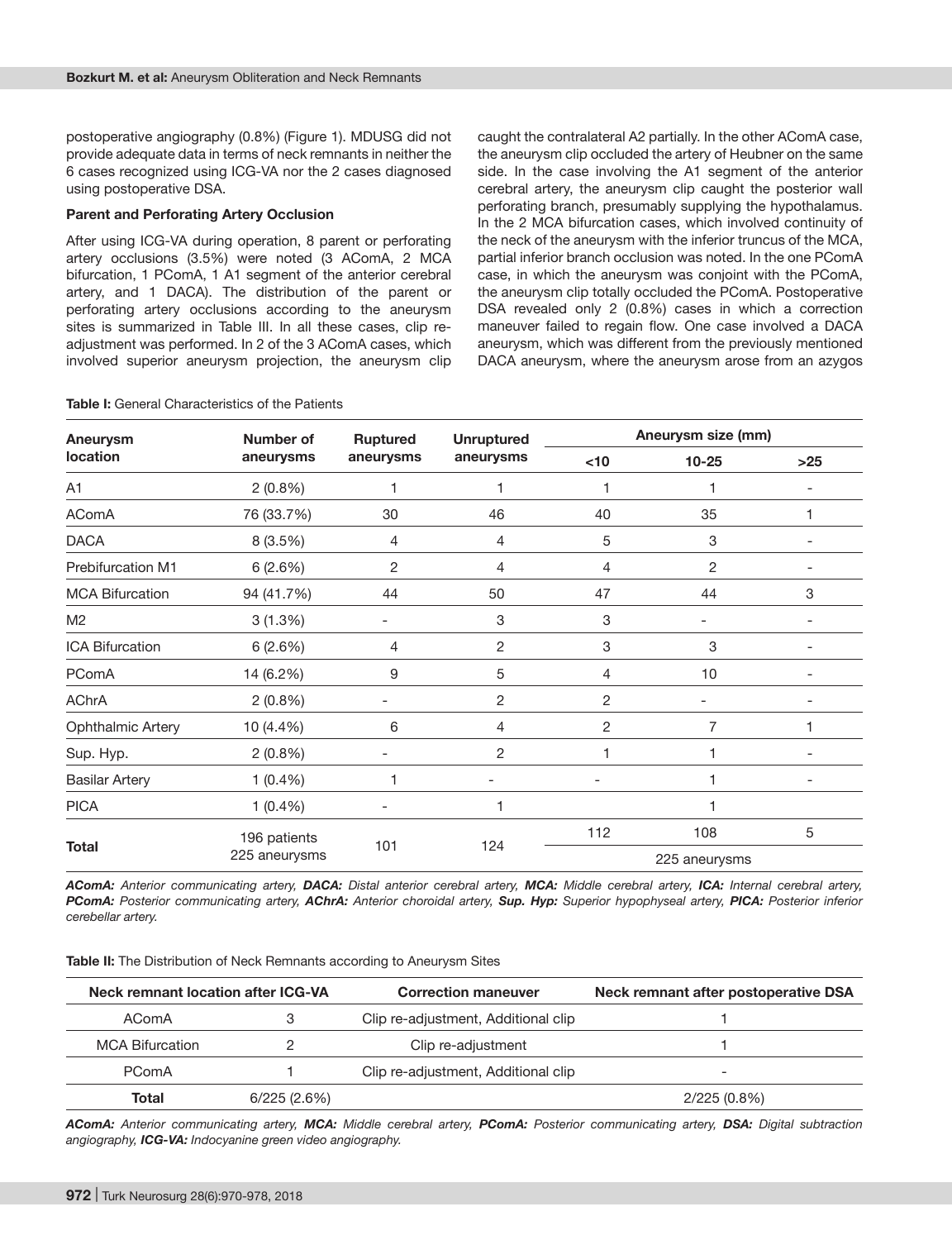| Parent and perforating artery occlusion<br>after ICG-VA |              | <b>Correction maneuver</b> | Parent and perforating artery occlusion<br>after postoperative DSA |  |
|---------------------------------------------------------|--------------|----------------------------|--------------------------------------------------------------------|--|
| AComA                                                   | 3            | Clip re-adjustment         |                                                                    |  |
| <b>MCA Bifurcation</b>                                  | 2            | Clip re-adjustment         |                                                                    |  |
| PComA                                                   |              | Clip re-adjustment         |                                                                    |  |
| <b>DACA</b>                                             |              | Clip re-adjustment         |                                                                    |  |
| A1                                                      |              | Clip re-adjustment         |                                                                    |  |
| <b>Total</b>                                            | 8/225 (3.5%) |                            | 2/225(0.8%)                                                        |  |

**Table III:** The Distribution of Parent and Perforating Artery Occlusions According to the Aneurysm Sites

*AComA: Anterior communicating artery, MCA: Middle cerebral artery, PComA: Posterior communicating artery, DACA: Distal anterior cerebral artery, DSA: Digital subtraction angiography, ICG-VA: Indocyanine green video angiography.*



**Figure 1:** Neck remnant of a middle cerebral artery aneurysm.



**Figure 2:** Callosomarginal artery compromise after clip application.

artery and was divided into 2 parts by the falx cerebri. The aneurysm clip occluded the right callosomarginal artery, and no parent artery (callosomarginal artery) compromise was observed with ICG-VA and MDUSG. The patient experienced left lower limb monoparesis, and acute ischemia was seen on



**Figure 3:** Postoperative diffusion-weighted imaging magnetic resonance imaging of right lenticulostriate compromise of a clipped middle cerebral artery aneurysm.

performing diffusion-weighted imaging (DWI) MRI after the procedure (0.8%) (Figure 2). Postoperative DSA was performed on the second day, and revision surgery and clip repositioning were performed immediately. In the case involving one right MCA aneurysm, acute ischemia was seen on performing DWI MRI after the procedure (Figure 3). Because the patient was asymptomatic, follow-up was performed. Postoperative DSA revealed only 1 (0.4%) case in which a correction maneuver failed to regain flow.

In 6 of the 8 occlusions mentioned above (75%), MDUSG successfully detected occlusion of the parent arteries. However, MDUSG could not detect occlusion of the perforating arteries in 2 cases (1 AComA case, in which the artery of Heubner was occluded and 1 A1 case, in which the hypothalamic perforator was caught by the clip).

### **Residual Aneurysm Filling**

After using ICG-VA during operation, 4 residual aneurysm filling cases (3.3%) were noted (1 MCA, 2 ophthalmic artery, and 1 PComA) (Figure 4). The distribution of the residual aneurysms according to the aneurysm sites is summarized in Table IV. In all these cases, clip re-positioning was performed. Furthermore, additional clips were applied for all 4 cases.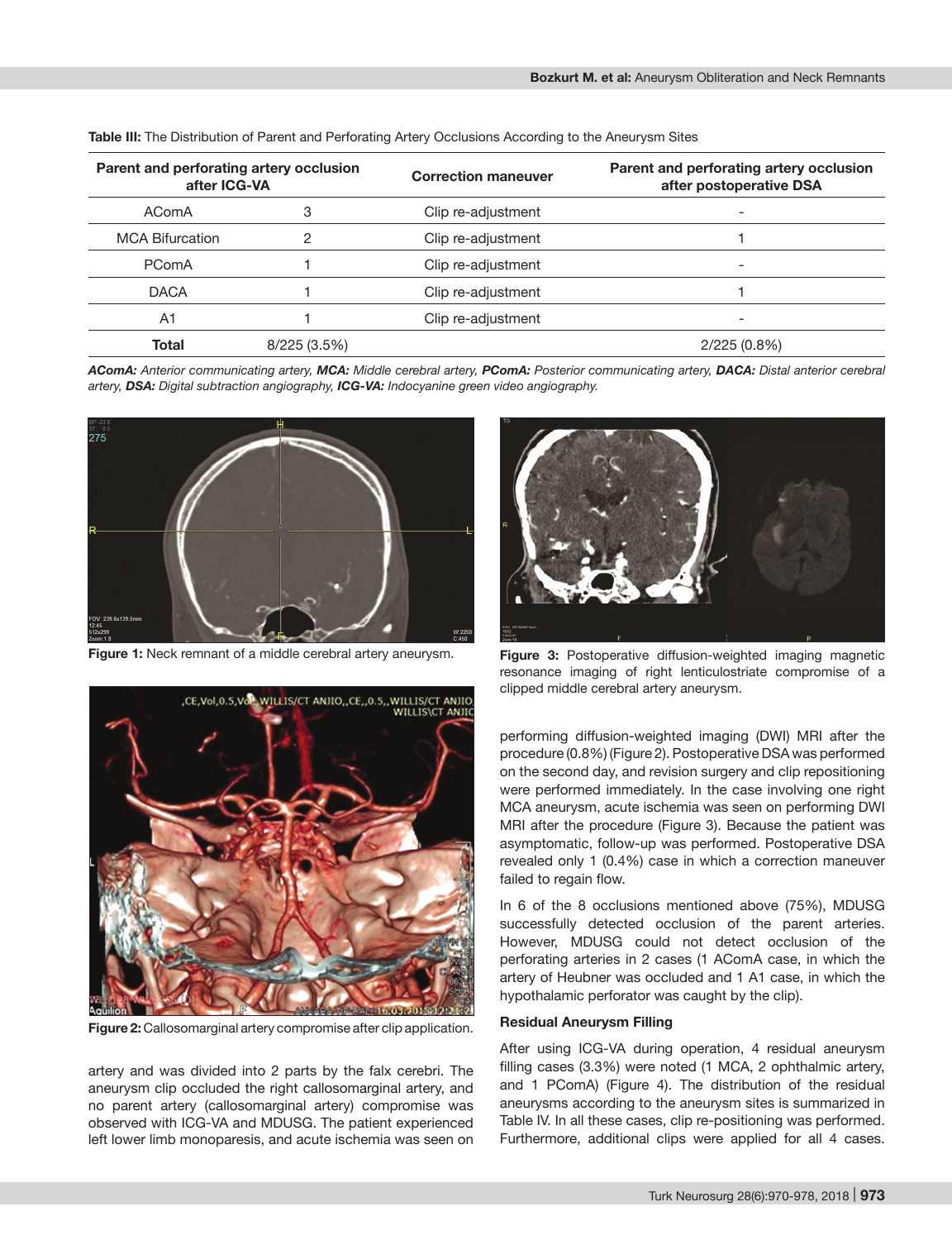

**Figure 4:** Residual aneurysm filling of a middle cerebral artery aneurysm after indocyanine green video angiography.

Nevertheless, in 1 AComA and 1 ophthalmic artery case, no residual filling was observed with either ICG-VA or MDUSG; however, it was detected on postoperative angiography (0.8%). Both patients underwent a second surgery. Clip re-adjustment was performed, and total occlusion of the aneurysms was achieved.

#### **Dome Puncturing**

For all 225 aneurysms, dome puncturing was performed with a 28-G insulin syringe needle after clipping, ICG-VA administration, and MDUSG control. If oozing was observed after dome puncturing, the clip was re-adjusted or an additional clip was applied. The mismatch between ICG-VA and dome puncturing after clipping is summarized in Table V. Oozing after dome puncturing was observed in 3 cases, even after ICG-VA and MDUSG application (1 AComA, 1 PComA, and 1 ophthalmic artery aneurysm) (Figure 5). In all cases, additional clips were applied. The superiority rate of dome puncturing over ICG-VA was 1.6%.

There were 11 mortalities (5.6%) [2 (1.02%) among Hunt– Hess grade 2 patients, 3 (1.5%) among Hunt–Hess grade 3 patients, 2 (1.02%) among Hunt–Hess grade 4 patients, and 4 (2%) among Hunt–Hess grade 5 patients]. No mortality was observed among unruptured aneurysm patients. One case of



**Figure 5:** Oozing after dome puncturing. Indocyanine green video angiography could not detect residual filling.

| Residual aneurysm after ICG-VA |              | <b>Correction maneuver</b>          | Residual aneurysm after<br>postoperative DSA |
|--------------------------------|--------------|-------------------------------------|----------------------------------------------|
| AComA                          |              | Clip re-adjustment, Additional clip |                                              |
| Ophthalmic Artery              |              | Clip re-adjustment, Additional clip |                                              |
| PComA                          |              | Clip re-adjustment, Additional clip | $\overline{\phantom{0}}$                     |
| Total                          | 4/225 (1.7%) |                                     | $2/225(0.8\%)$                               |

*AComA: Anterior communicating artery, PComA: Posterior communicating artery, DSA: Digital subtraction angiography, ICG-VA: Indocyanine green video angiography.*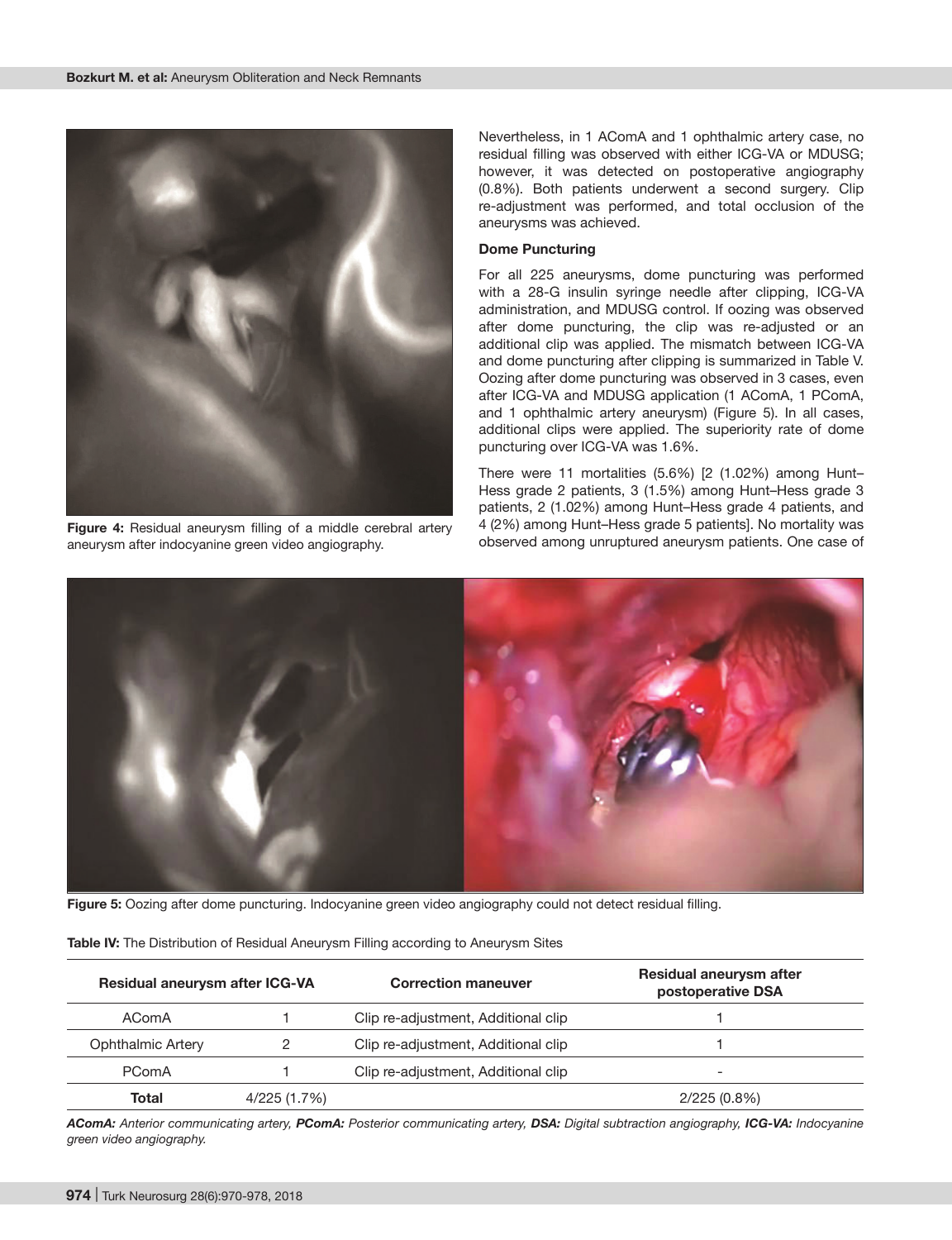| Residual aneurysm after dome<br>puncturing | <b>Correction maneuver</b> |                 |
|--------------------------------------------|----------------------------|-----------------|
| AComA                                      |                            | Additional clip |
| MCA                                        |                            | Additional clip |

PComA 1 Additional clip

**Total** 3/225 (1.3%)

**Table V:** Residual Aneurysms Detected with Dome Puncturing

right lower limb monoparesis mentioned above completely resolved in the first-year follow-up.

# █ **DISCUSSION**

Microscope-integrated near-infrared ICG-VA has been used regularly and widely in neurovascular surgery for several years (2,6,16,22,26-28,34,35). It is accepted as a convenient adjunct for assessing cerebral blood flow during surgery for cerebral aneurysms, cerebral arteriovenous malformations (AVMs), and extracranial-intracranial bypass (2,22,30,39,41). ICG-VA is an easily performed procedure, and this diagnostic tool has additional cost-effectiveness in neurovascular surgery. The procedure can be performed at any point during surgery, and repeated administration is possible with a time interval of 15 minutes between injections to allow clearance (26). ICG-VA is an ideal indicative tool for surgery before the occurrence of vascular-cerebral injury. The speed of image acquisition, convenience of usage during surgery, and improved resolution to assess even small perforating arteries are major advantages of this method (7,13,16,28). On the other hand, false-negative ICG-VA findings must be kept in mind (12).

ICG-VA can demonstrate the anatomy and patency of arteries and perforating branches, morphology of the aneurysm, and any remnant after aneurysm clipping (2,27). In her MCA aneurysm series, Hallout described that surgical management is relatively safe and that the acceptable complication rate is low in patients when ICG-VA is available (15). Some studies explained the importance of ICG-VA for correct dissection of the Sylvian veins during aneurysm surgery (19,23,38). Proper dissection to skeletonize complete vascular anatomy and visualize clipped aneurysms is essential for the reliable use of ICG-VA (33). If any remnant, parent artery, or perforating occlusion is detected, re-clipping or application of additional clips can be performed immediately during the procedure. Therefore, postoperative ischemia-related complications could be reduced (3,18,31). One possible drawback of using ICG-VA according to the literature is issues with deep aneurysm locations (AComA aneurysms) when compared to other non-deep aneurysm locations (MCA aneurysms). In superiorly projected AComA aneurysms, the gyrus rectus may limit visualization, and the contralateral A2 may be hidden behind the aneurysm. This might reduce the benefits of ICG-VA (14,18). This drawback can be overcome through the circumferential dissection of the aneurysm and resection of the gyrus rectus. Nevertheless, a deep location, large size, presence of overlaying vessels, and complex aneurysm can reduce the efficacy of ICG-VA as a diagnostic tool (7,21,28). Conversely, MDUSG, especially with thin probes, is feasible to assess the aneurysm dome and parent artery even in deep areas and with the presence of overlaying vessels, cisternal blood and existence of complex geometrical shapes. Calcification at the aneurysmal neck or presence of an atheromatous plaque in the aneurysm neck affects the ability to obtain images with ICG-VA; however, this is not a problem when using MDUSG (4,14,32).

The time interval between clip position evaluation and clip re-adjustment is very important during intracranial aneurysm surgery when there is doubt regarding the clip position. MDUSG takes the least amount of time to recognize that the clip position is incorrect, particularly during parent artery patency (14,37). During ICG-VA, after the first application, clip malposition can be recognized in about 25 seconds, but in the second application, this takes up to about 15 minutes. This time difference can also be evaluated as an additional risk factor for the occurrence of a neurological deficit. This advantage of MDSUG is lost when the clip closes the perforating arteries because it is very difficult to recognize the patency of the perforating artery with MDUSG, even if micro-Doppler probes are used. ICG-VA is significantly superior for evaluating the patency of perforating arteries. In addition, ICG-VA is superior to the gold standard DSA for evaluating perforating arteries.

The rate of neck remnants in the literature has been reported to be 4–8%, and the re-bleeding risk of remnants is 3–4% (17,27). Thus, recognition of neck remnants during aneurysm surgery is essential. Apparent neck remnants can be easily diagnosed according to the surgeon's vision, but additional diagnostic tools should be used to improve diagnosis. Otherwise, the patient will face additional risk of hemorrhage, and revision surgery may be required. Riva et al. emphasized that ICG-VA is still considered as complementary to, rather than a replacement of, DSA during aneurysm surgery; DSA still remained the best tool for the detection of aneurysm remnants in their study (32). In our series, the overall number of neck remnants was 8 (3.5%), and 6 of them were recognized with ICG-VA. Therefore, the possibility of overlooking a neck remnant during surgery was 25% in our series. Additionally, the overall percentage of mismatch between ICG-VA and postoperative DSA in terms of determining neck remnants was 0.8%. This rate could be considered satisfactory. MDUSG could not diagnose any neck remnants in our series. The size of the remnant, diminished angle of the Doppler device for identifying flow, and difficulty in inserting the Doppler probe beyond the clips may explain these results. Additionally, the Doppler signal of the parent arteries may cause absence of remnant detection. As a result, for identifying neck remnants, ICG-VA can be considered superior to MDUSG.

A residual aneurysm after clipping is considered a problem in aneurysm surgery. Many studies have demonstrated the residual aneurysm rates after clipping (1,9,24,29). The rate varies from 2% to 8% (2). Moon et al. reported a fully occluded aneurysm sac without vessel compromise in 119 of 127 aneurysms (93.7%) detected using ICG-VA. However, a small portion of the clipped aneurysm was filled with bright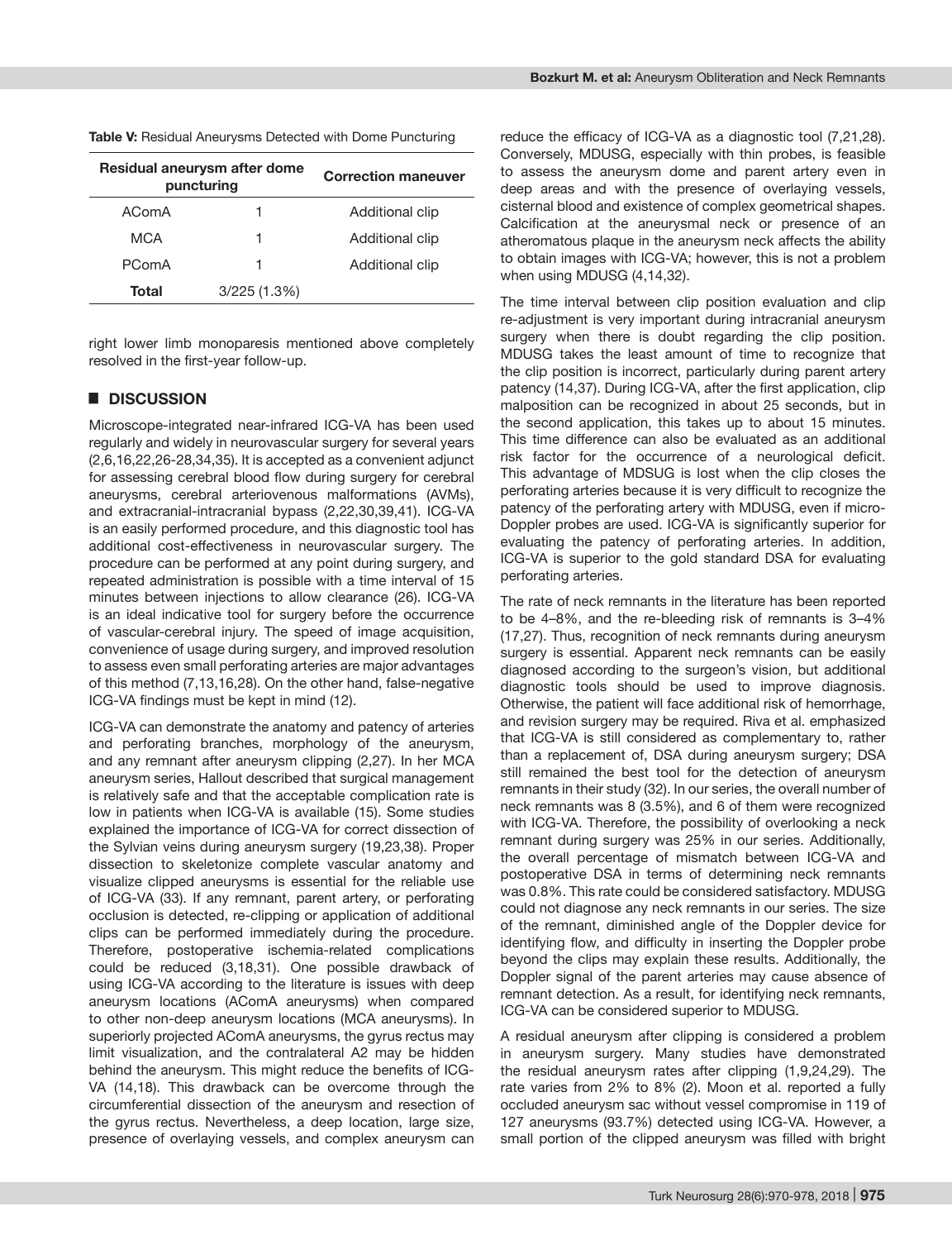fluorescent material in 6 patients, and small perforators or branched arteries were not seen in 2 cases (0.8%), as assessed with ICG-VA and intraoperative and postoperative DSA (26). Wang et al. used ICG-VA in 145 intracranial aneurysms. In 2 aneurysms (1.3%) incomplete occlusion was found after clipping. Both clips were adjusted, and complete obliteration was confirmed with ICG-VA and angiography (39). Intraoperative DSA remains the gold standard for the evaluation of residual filling. However, the dependency on a neurovascular team during surgery and the long time required for the procedure cause DSA to be far from practical (11,25,28,40).

In our series, 4 (1.7%) residual aneurysm fillings were seen using ICG-VA during surgery. In all of these 4 cases, MDUSG could detect the residual flow in the aneurysm sac. Therefore, it was possible to re-adjust the clip intraoperatively. Therefore, our residual aneurysm fillings number down to 2 cases (0.8%) determined with postoperative DSA. In these 2 cases, ICG-VA and MDUSG could not determine filling. The rate shows the specificity of ICG-VA in terms of residual aneurysm filling, which was 98.6% in our cases. For determining residual aneurysm filling with ICG-VA, the scavenging speed of the florescent agent can be a drawback. Residual florescent activity in the aneurysm sac can mimic residual filling and cause false-positive results. Therefore, surgeons should not use ICG-VA unless it is necessary before clipping the aneurysm, particularly if it is successful in identifying a resected aneurysm and recognizing this complication with higher sensitivity.

Ozgiray et al. demonstrated false-positive and false-negative results with ICG. In 3.6% of cases, ICG showed no aneurysm filling, but dome puncturing showed filling. Conversely, in 0.9% of cases, because of the residual intravasal activity, ICG-VA showed aneurysm filling, but dome puncturing did not show filling (27).

In terms of assessing the complete obliteration of the aneurysm sac, dome puncturing was the most sensitive method as a part of a microsurgical technique rather than a diagnostic tool in our series. Even ICG-VA and MDUSG did not reveal any aneurysm filling dome puncturing must be applied to all cases not before ICG-VA or MDUSG control. None of these diagnostic tools mentioned above can show that the connection between the aneurysm sac and systemic blood flow is completely cut off as precisely and as fast as dome puncturing.

Chen et al. demonstrated a parent artery occlusion rate of 16.6% during aneurysm clipping (5). The ability to detect the occlusion of the parent artery or perforating branches during the procedure is one of the most important parts of aneurysm surgery in terms of expecting a high quality of life. Because it will be 100% too late to recover the results of this complication. ICG-VA and MDUSG have the same ability to detect parent artery occlusion because of the relatively large size of the parent artery. On the other hand, owing to the small size of the perforating branches, ICG-VA is superior to MDUSG for detecting occlusion of the perforating branches. In our

series, this mismatch was 25%. Much the same as assessing residual aneurysm filling, using ICG-VA before clipping should be avoided so that an accurate result can be obtained when evaluating perforating artery patency (14).

Intraoperative somatosensory evoked potentials monitoring is also an effective and feasible tool for preventing ischemic complications (3). For estimating the possible consequences of compromising normal arterial flow, neurophysiological monitoring and assessment of both motor and sensorial evoked potentials are mandatory to obtain an idea about the neurological status of patients.

The focus of vascular and especially aneurysm surgery is to provide complete aneurysm obliteration, maintain parent/ perforating artery flow, and avoid any remnant aneurysm. Among the 3 above-mentioned techniques, each has its own advantages and limitations, and the possibility of using all 3 techniques together in combination is worth considering. It should be emphasized that rather than functioning separately, these techniques can have synergic effects on the surgical outcome.

An intracranial aneurysm is never like any other intracranial aneurysm. Surgeons dealing with aneurysm surgery may face many problems, even during the most successful surgeries. The microsurgery technique and surgeon's experience, as well as some diagnostic tools, can help to solve these problems. A diagnostic tool that can detect all problems that can occur during aneurysm surgery with high precision has not yet been developed. In addition, no diagnostic tool is fast, simple, reliable, repeatedly used, and cheap (4,14). As a result, none of the diagnostic tools can be considered sufficient. In the present study, the use of ICG-VA in a relatively large number of aneurysm patients was evaluated. The advantages and disadvantages of this technique were compared with those of MDUSG, dome puncturing, and postoperative DSA. ICG-VA increases intraoperative information obtained regarding aneurysm geometry and provides surgical strategy optimization, particularly in case of non-complex aneurysms, aneurysms that do not project in multiple directions, and small aneurysms that are <10 mm in diameter. Therefore, the use of only ICG-VA for non-complex aneurysms can be considered as a sufficient modality in many cases, and time may not be taken for using the other diagnostic tools. On the other hand, while dealing with a complex aneurysm, in the presence of cisternal blood, and in the case of the parent artery or perforating artery arising from the aneurysm sac, it is certainly not an adequate examination; unfortunately, it provides the surgeon an unnecessary confidence. The application of microsurgery techniques such as dome puncturing and the use of intraoperative DSA, if possible, will complete these deficiencies of ICG-VA and should be considered superior to ICG-VA. Additionally, avoiding the application of ICG-VA before clipping is very important to be able to exclude residual intravasal activity and therefore to evaluate the filling of the residual aneurysm and parent and perforator arteries in a healthy manner.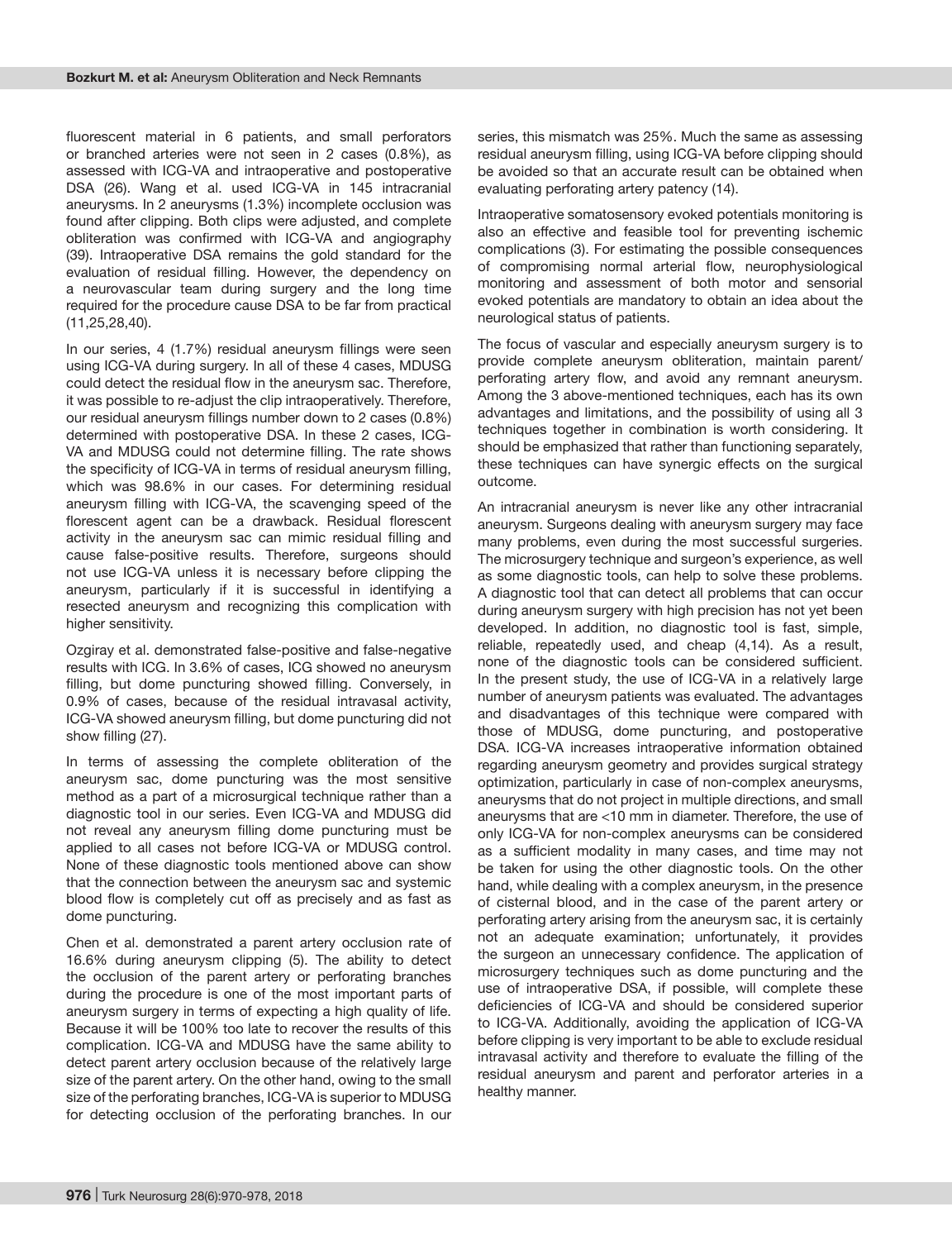# █ **CONCLUSION**

ICG-VA, MDUSG, and dome puncturing have some advantages and drawbacks, and in our opinion, one of these tools cannot be considered as a paramount tool. The tools should be considered complementary to each other in terms of determining the crucial components of aneurysm surgery, such as effective clipping, residual aneurysm control, and parent and distal vessel patency and flow.

# █ **REFERENCES**

- 1. Alexander TD, Macdonald RL, Weir B, Kowalczuk A: Intraoperative angiography in cerebral aneurysm surgery: A prospective study of 100 craniotomies. Neurosurgery 39: 10- 17, 1996
- 2. Balamurugan S, Agrawal A, Kato Y, Sano H: Intraoperative indocyanine green video-angiography in cerebrovascular surgery: An overview with review of literature. Asian J Neurosurg 6: 88-93, 2011
- 3. Byoun HS, Bang JS, Oh CW, Kwon OK, Hwang G, Han JH, Kim T, Lee SU, Jo SR, Kim DG, Park KS: The incidence of and risk factors for ischemic complications after microsurgical clipping of unruptured middle cerebral artery aneurysms and the efficacy of intraoperative monitoring of somatosensory evoked potentials: A retrospective study. Clin Neurol Neurosurg 151: 128-135, 2016
- 4. Caplan JM, Sankey E, Yang W, Radvany MG, Colby GP, Coon AL, Tamargo RJ, Huang J: Impact of indocyanine green videoangiography on rate of clip adjustments following intraoperative angiography. Neurosurgery 75: 437-444, 2014
- 5. Chen SF, Kato Y, Oda J, Kumar A, Watabe T, Imizu S, Oguri D, Sano H, Hirose Y: The application of intraoperative nearinfrared indocyanine green videoangiography and analysis of fluorescence intensity in cerebrovascular surgery. Surg Neurol Int 2: 42, 2011
- 6. Czabanka M, Pena-Tapia P, Schubert GA, Woitzik J, Vajkoczy P, Schmiedek P: Characterization of cortical microvascularization in adult moyamoya disease. Stroke 39: 1703-1709, 2008
- 7. Dashti R, Hernesniemi J: Intraoperative assessment of a quality of microneurosurgical clipping: Role of indocyanine green videoangiography. World Neurosurg 82: 589-590, 2014
- 8. David CA, Vishteh AG, Spetzler RF, Lemole M, Lawton MT, Partovi S: Late angiographic follow-up review of surgically treated aneurysms. J Neurosurg 91: 396-401, 1999
- 9. Drake CG, Allcock JM: Postoperative angiography and the "slipped" clip. J Neurosurg 39: 683-689, 1973
- 10. Feuerberg I, Lindquist C, Lindqvist M, Steiner L: Natural history of postoperative aneurysm rests. J Neurosurg 66: 30- 34, 1987
- 11. Fischer G, Stadie A, Oertel JM: Near-infrared indocyanine green videoangiography versus microvascular Doppler sonography in aneurysm surgery. Acta Neurochir (Wien) 152:1519-1525, 2010
- 12. Gekka M, Nakayama N, Uchino H, Houkin K: Factors influencing cerebral aneurysm obliteration and reliability of indocyanine green video-angiography. Acta Neurochir (Wien) 160: 269-276, 2018
- 13. Goehre F, Jahromi BR, Elsharkawy A, Lehto H, Shekhtman O, Andrade-Barazarte H, Munoz F, Hijazy F, Makhkamov M, Hernesniemi J: Lateral supraorbital approach to ipsilateral PCA-P1 and ICA-PCoA aneurysms. Surg Neurol Int 6: 91, 2015
- 14. Gruber A, Dorfer C, Standhardt H, Bavinzski G, Knosp E: Prospective comparison of intraoperative vascular monitoring technologies during cerebral aneurysm surgery. Neurosurgery 68: 657-673, 2011
- 15. Hallout S: Surgical treatment of middle cerebral artery aneurysms without using indocyanine green videoangiography assistance: Retrospective monocentric study of 263 clipped aneurysms. World Neurosurg 84: 972-977, 2015
- 16. Hardesty DA, Thind H, Zabramski JM, Spetzler RF, Nakaji P: Safety, efficacy, and cost of intraoperative indocyanine green angiography compared to intraoperative catheter angiography in cerebral aneurysm surgery. J Clin Neurosci 21: 1377-1382, 2014
- 17. Jabbarli R, Pierscianek D, Wrede K, Dammann P, Schlamann M, Forsting M, Muller O, Sure U: Aneurysm remnant after clipping: The risks and consequences. J Neurosurg 125:1249- 1255, 2016
- 18. Jing Z, Ou S, Ban Y, Tong Z, Wang Y: Intraoperative assessment of anterior circulation aneurysms using the indocyanine green video angiography technique. J Clin Neurosci 17:26-28, 2010
- 19. Joo SP, Jung SH, Kim SH, Kim TS: Correct plane of the sylvian vein dissection for middle cerebral artery aneurysm using indocyanine green videoangiography. World Neurosurg 97:453-458, 2017
- 20. Kapsalaki EZ, Robinson JS, Grigorian AA, Fountas KN: The role of intraoperative micro-Doppler ultrasound in verifying proper clip placement in intracranial aneurysm surgery. J Clin Neurosci15:153-157, 2008
- 21. Kuroiwa T, Kajimoto Y, Ohta T: Development and clinical application of near-infrared surgical microscope: Preliminary report. Minim Invasive Neurosurg 44: 240-242, 2001
- 22. Lane BC, Cohen-Gadol AA: A prospective study of microscope-integrated intraoperative fluorescein videoangiography during arteriovenous malformation surgery: Preliminary results. Neurosurg Focus 36: E15, 2014
- 23. Liu J, Li X, Sun S, Wang Y, Zang P: Indocyanine green videoangiography in clipping of paraclinoid aneurysms. Turk Neurosurg 24:319-322, 2014
- 24. Macdonald RL, Wallace MC, Kestle JR: Role of angiography following aneurysm surgery. J Neurosurg 79: 826-832, 1993
- 25. Mielke D, Malinova V, Rohde V: Comparison of intraoperative microscopic and endoscopic ICG angiography in aneurysm surgery. Neurosurgery 3: 418-425, 2014
- 26. Moon HS, Joo SP, Seo BR, Jang JW, Kim JH, Kim TS: Value of indocyanine green videoangiography in deciding the completeness of cerebrovascular surgery. J Korean Neurosurg Soc 53:349-355, 2013
- 27. Ozgiray E, Akture E, Patel N, Baggott C, Bozkurt M, Niemann D, Baskaya MK: How reliable and accurate is indocyanine green video angiography in the evaluation of aneurysm obliteration? Clin Neurol Neurosurg 115:870-878, 2013